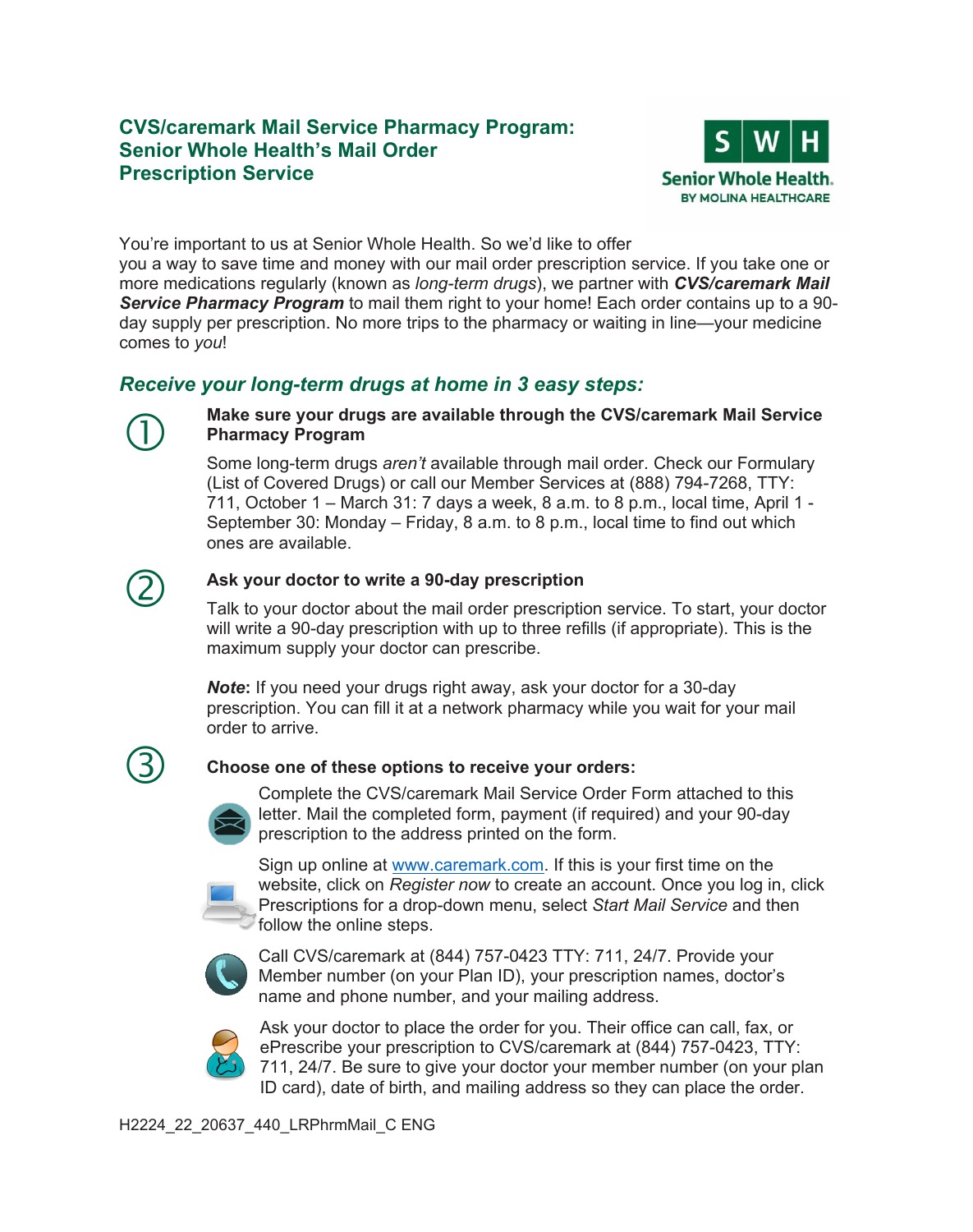That's it! **Once CVS/caremark receives your order and payment (if required), your prescriptions will arrive in the mail in 10 days**. If you have any questions or if your medicine does not arrive on time, please call CVS/caremark at (844) 757-0423, TTY: 711, 24/7.

## *When it's time to refill your long-term drug prescription…*

You can choose to receive a reminder when your long-term prescriptions need to be refilled. CVS/caremark will call, email, or text you the date you can refill your long-term drugs. **You can place your refill order by mail, online, or by phone.** If you request a refill too soon, CVS/caremark will let you know when you *can* request a refill. Once CVS/caremark receives your refill order and payment (if required), you will receive your prescriptions in the mail in 10 days.

If you have any questions or need help with the CVS/caremark Mail Service Pharmacy Program, please call our Pharmacy Call Center at (800) 665-3086, TTY: 711, October 1 – March 31: 7 days a week, 8 a.m. to 8 p.m., local time, April 1 - September 30: Monday – Friday, 8 a.m. to 8 p.m., local time. We are here to help!

You can get this document for free in non-English language(s) or other formats, such as large print, braille, or audio. Call (888) 794-7268, (TTY 711). The call is free.

ATTENTION: If you speak English, language assistance services, free of charge, are available to you. Call (888) 794-7268 (TTY 711).

ATENCIÓN: si habla español, tiene a su disposición servicios gratuitos de asistencia lingüística. Llame al (888) 794-7268 (TTY 711).

Díí baa akó nínízin: Díí saad bee yáníłti'go Diné Bizaad, saad bee aká'ánída'áwo'dę́ę́', t'áá jiik'eh, éí ná hólǫ́, kojį́' hódíílnih (888) 794-7268 (TTY 711).

Senior Whole Health complies with applicable Federal civil rights laws and does not discriminate on the basis of race, ethnicity, national origin, religion, gender, sex, age, mental or physical disability, health status, receipt of healthcare, claims experience, medical history, genetic information, evidence of insurability, geographic location.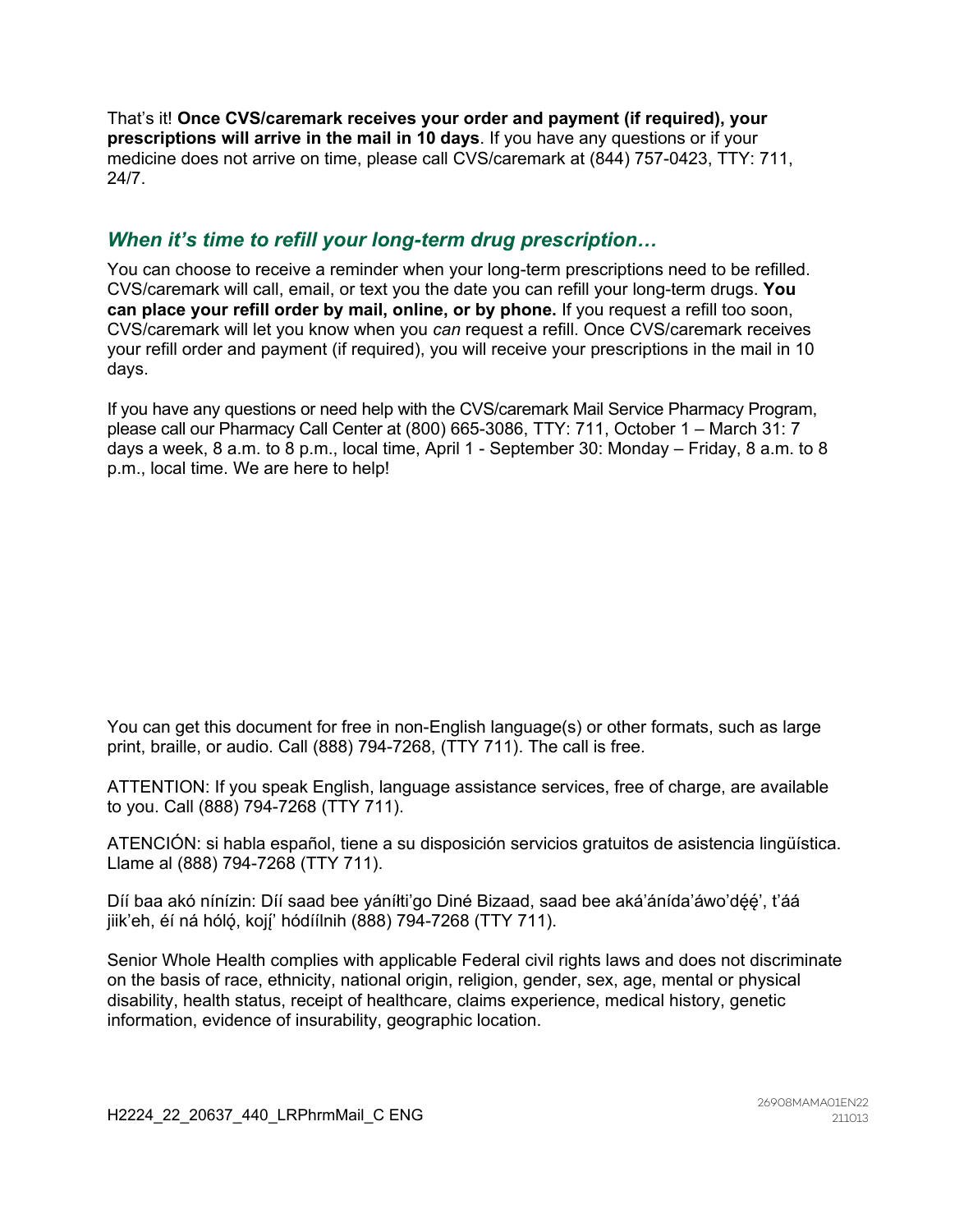

| Mail this form to:                                                                                                                                                                                                                                                                                                                                                                |  |  |
|-----------------------------------------------------------------------------------------------------------------------------------------------------------------------------------------------------------------------------------------------------------------------------------------------------------------------------------------------------------------------------------|--|--|
| <b>CVS Caremark</b><br>PO BOX 659541<br>SAN ANTONIO, TX 78265-9541                                                                                                                                                                                                                                                                                                                |  |  |
| Instructions:<br>Please use blue or black ink and print in capital letters. Fill in both sides of this form.                                                                                                                                                                                                                                                                      |  |  |
| New Prescriptions - Mail your new prescriptions with this form.<br>Number of <b>New</b> prescriptions:                                                                                                                                                                                                                                                                            |  |  |
| <b>Refills</b> – Order by Web, phone, or write in Rx number(s) below.<br>Number of Refill prescriptions:<br>TO RECEIVE YOUR ORDER SOONER request refills or new prescriptions online at www.caremark.com<br>or call the toll-free number on your member ID card.                                                                                                                  |  |  |
| A Shipping Address. To ship to an address different from the one printed above, enter the changes here.                                                                                                                                                                                                                                                                           |  |  |
| <b>First Name</b><br>Suffix (JR, SR)<br>MI<br>Apt./Suite #<br><b>Use shipping address</b>                                                                                                                                                                                                                                                                                         |  |  |
| for this order only.                                                                                                                                                                                                                                                                                                                                                              |  |  |
| <b>ZIP Code</b><br><b>State</b><br>Evening Phone #:                                                                                                                                                                                                                                                                                                                               |  |  |
| <b>B</b> Refills. To order mail service refills, enter your prescription number(s) here.                                                                                                                                                                                                                                                                                          |  |  |
|                                                                                                                                                                                                                                                                                                                                                                                   |  |  |
| 4)                                                                                                                                                                                                                                                                                                                                                                                |  |  |
| 7)<br>8)                                                                                                                                                                                                                                                                                                                                                                          |  |  |
| CVS Caremark wants to provide you with high quality medicines at the best possible price. In order to do<br>this, we will substitute equivalent generic medicines for brand name medicines whenever possible. If you<br>do not want us to substitute generics, please provide specific instructions, including drug names, in the<br>"Special Instructions" section of this form. |  |  |
| We may package all of these prescriptions together unless you tell us not to.                                                                                                                                                                                                                                                                                                     |  |  |
| All claims for prescriptions submitted to CVS Caremark Mail Service Pharmacy using this form<br>will be submitted to your prescription benefit plan for payment. If you do not want them submitted<br>to your plan, do not use this<br>©2016 CVS Caremark. All rights reserved. P13-N                                                                                             |  |  |
|                                                                                                                                                                                                                                                                                                                                                                                   |  |  |